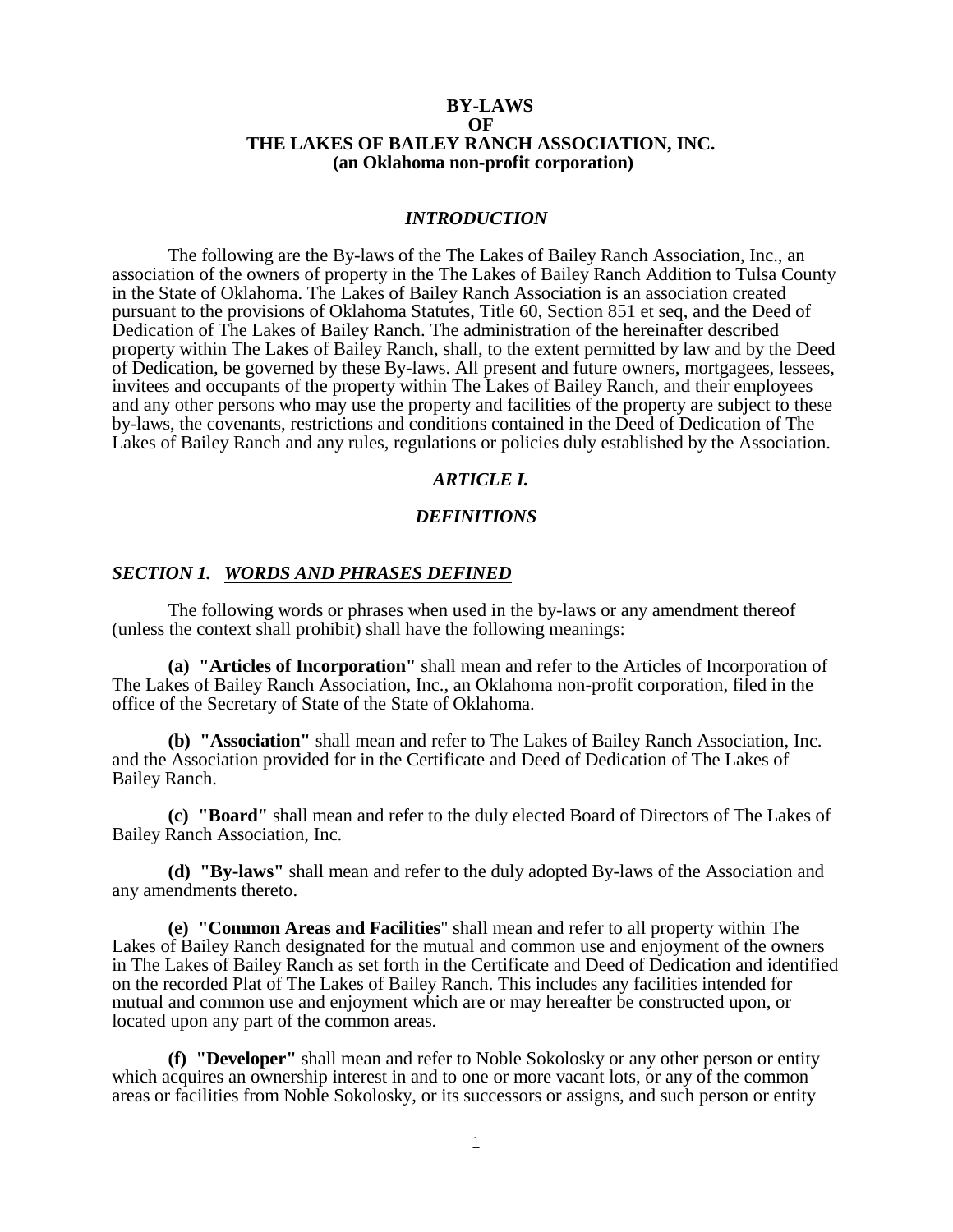acquired or holds such interest primarily for resale in the ordinary course of its business.

**(g) "The Lakes of Bailey Ranch"** shall mean and refer to The Lakes of Bailey Ranch Addition to Tulsa County, State of Oklahoma according to the recorded plat thereof.

**(h) "Dwelling Unit"** shall mean and refer to any plot of land as shown upon the recorded subdivision plat, re-plat, or supplemental plat of The Lakes of Bailey Ranch Addition which is intended to be used for erection of a residence, which shall not include common areas, paved areas, park areas, ponds, water courses, mutual access easements, and related facilities. As more fully set forth in these By-laws, for purposes of voting and assessments, a dwelling unit may consist of as many as two adjoining lots.

**(i) "Lot"** shall mean and refer to any plot of land as shown upon the recorded subdivision plat, re-plat, or supplemental plat of The Lakes of Bailey Ranch Addition which is intended to be used for erection of a residence, which shall not include common areas, paved areas, park areas, ponds, water courses, mutual access easements, and related facilities.

**(j) "Member"** shall mean and refer to those persons entitled to membership in the Association as provided in the Certificate and Deed of Dedication, the Articles of Incorporation or these By-laws.

**(k) "Owner"** shall mean and refer to the record owner, whether one or more persons or entities, of the fee simple title to any "lot" or "dwelling unit" in The Lakes of Bailey Ranch, including contract, sellers, but excluding the developer or those having an interest therein merely as security for the performance of an obligation. However, the term "Owner" shall include a record owner of the fee simple title to any "Lot or Dwelling unit", who acquired such title at a judicial sale or by conveyance in lieu of foreclosure.

**(l) "Residence"** shall mean and refer to any building, structure or house situated upon any Lot, Lots or Dwelling Unit in The Lakes of Bailey Ranch which is primarily intended for use and occupancy as a dwelling or place of abode. The term residence shall also include all appurtenant structures and facilities which are not part of the common areas and facilities of The Lakes of Bailey Ranch.

**(m) "First Meeting of Members"** shall mean and refer to the first official meeting of the Members following the transfer of ownership of the Lakes of Bailey Ranch Association Inc. from the Developer to the Members.

## *ARTICLE II.*

#### *MEMBERS*

### **SECTION 1. MEMBERSHIP**

Every person or entity who is a record owner of a fee or undivided fee interest in any Lot which is subject, by the terms of the Certificate and Deed of Dedication, to assessment by the Association, and does not own such interest in the capacity of a developer or residential builder, shall be a Member of the Association ("A Member"), provided that any such person or entity who holds such interest merely as security for the performance of an obligation shall not be a Member. Also, Noble Sokolosky, the developer, and its successors and assigns, provided such successor or assign acquires one or more vacant lots from the developer in the capacity of a developer or residential builder, shall not be members. The rights of Membership, including the right to participate in Association affairs, the right to vote, and the right to use the mutual or common areas and facilities are subject to suspension by the Board of Directors, after reasonable attempts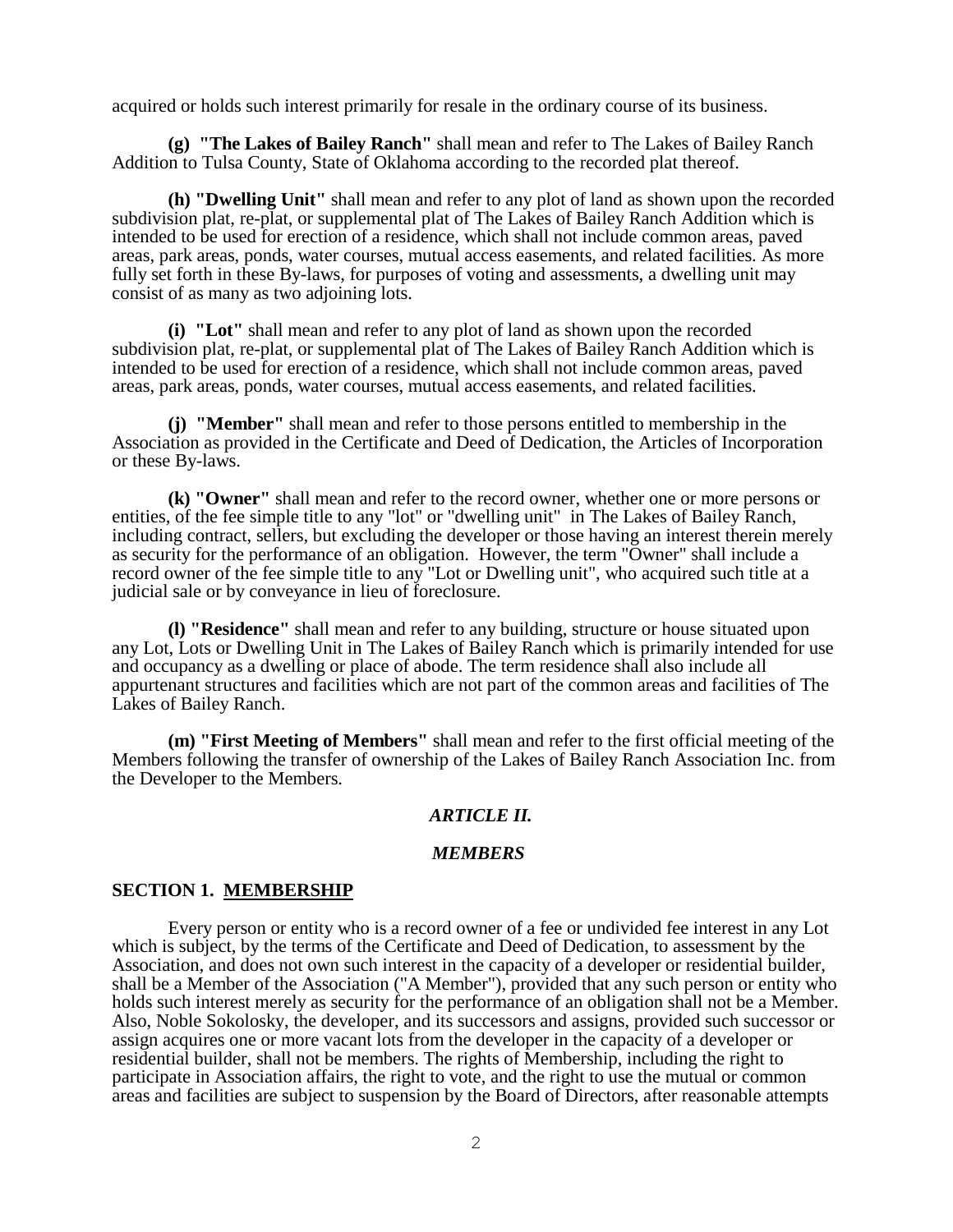have been made to obtain compliance, for; (1) Failure or refusal to pay any assessment payable by the member during the period that such assessment payable by the member remains unpaid for more than 30 days from the due date; (2) An infraction of, default in, or breach of the By-laws of the Corporation, the Deed of Dedication of The Lakes of Bailey Ranch by the member, as provided therein; and (3) Any breach or non-compliance by the member, as determined from time to time by the Board of Directors of the Corporation, of any of the duly adopted rules and regulations.

Membership shall be appurtenant to and may not be separated from ownership of any Lot or Dwelling Unit which is subject to assessment by the Association, except as limited herein.

All persons, upon becoming members of this Association, shall remain members thereof for the period of their ownership of a Lot or Dwelling Unit in The Lakes of Bailey Ranch. Membership in this Association may not be assigned, transferred, sold, pledged, mortgaged or otherwise conveyed or encumbered, nor shall ownership thereof devolve in any manner to any person independently or separately from the ownership of the Lot or Dwelling Unit in The Lakes of Bailey Ranch to which such membership appertains.

Except as otherwise specified herein with regard to the right to vote at a meeting of the Association, membership in this Association shall terminate without any formal Association action whenever an owner ceases, for any reason, to own an interest of record in a Lot or Dwelling Unit in The Lakes of Bailey Ranch. However, such termination shall not relieve or release any such former owner from any liability or obligation incurred during his/her/its period of ownership, nor shall such termination impair any rights or remedies which the Board of Directors of the Association or other members may have against such former owner arising out of or in any way connected with such ownership and the covenants and obligations incident thereto.

The Association shall issue no shares and have no capital stock, but the Board of Directors may, if it so elects, issue membership cards to each Member of the Association. Any membership card so issued shall be surrendered to the Secretary of the Association whenever such member's membership, as defined herein, shall terminate. There shall be no membership dues or initiation fees, as such, charged to or collected from any Member by the Association. However, this provision shall not be construed or interpreted as limiting, modifying or in any manner affecting the right to make assessments by the Association for common expenses and estimated common expenses as determined from time to time by the Board of Directors consistent with these By-laws.

Membership in this Association may not be revoked, terminated, cancelled, or suspended for any cause except as provided in the Deed of Declaration or these By-laws.

# **SECTION 2. VOTING RIGHTS**

The Association shall have one class of voting membership. The right to vote at a meeting of members shall be limited to members of the Association. Membership in The Lakes of Bailey Ranch Association as defined herein, entitles said Member to one (1) vote, provided that when more than one person or entity holds an interest in any single Lot or Dwelling Unit jointly or in common, all such persons or entities shall be members and be entitled to personally cast the vote for such Lot or Dwelling Unit, however, the vote for such Lot or Dwelling Unit shall be exercised as they, among themselves, shall determine, but in no event shall more than one (1) vote be cast with respect to any such Lot or Dwelling Unit. Vote splitting will not be permitted. If two or more joint or common owners attend any meeting of the Association, the said joint or common owners are responsible for advising the Secretary of the Association, prior to the recording of any vote, which of the said joint or common owners will be exercising the vote for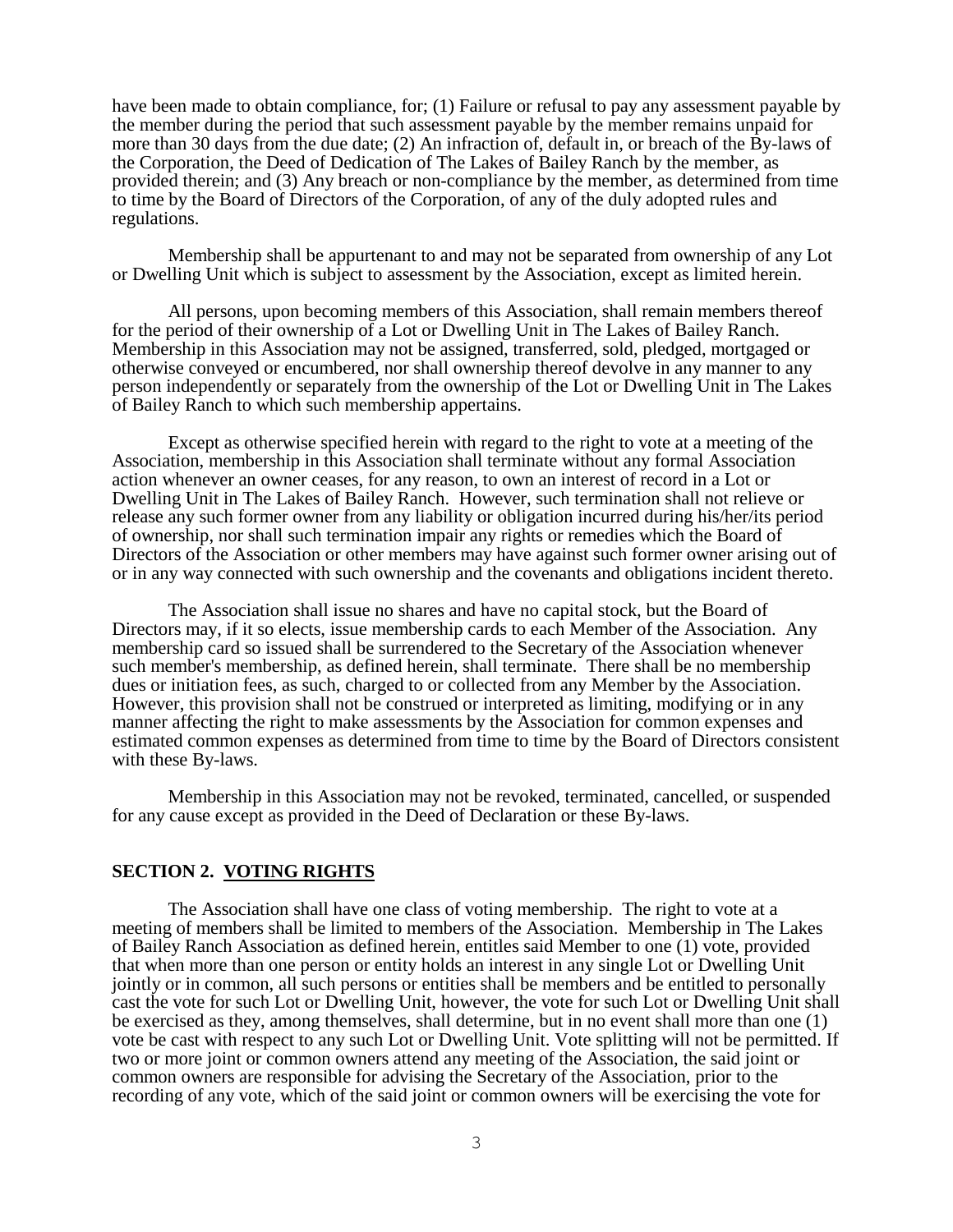such Lot or Dwelling Unit. If the said joint or common owners fail to so advise the Secretary, the vote for such Lot or Dwelling Unit shall be suspended if more than one (1) person seeks or attempts to exercise it. The right to vote may be suspended without notice for any of the reasons set forth in these By-laws.

Any person(s) or entity, which own(s) two or more Lots upon which no residences have been established, shall be entitled to one (1) vote for each such Lot. In the event any two Lots which have any common property line, shall have the same owner(s), the said owner(s) may, at the time the first residence is established on any part thereof, elect to combine the two commonly owned Lots into a single Dwelling Unit. In the event any owner elects to combine two commonly owned Lots into a single Dwelling Unit, said owner shall thereafter be entitled to only one (1) vote for such combined Dwelling Unit. In no event shall any more than two such Lots be combined to form any single Dwelling Unit and in no event shall more than one residence be established on any single Dwelling Unit. In the event any Lot or Lots which had previously been combined to form a single Dwelling Unit shall at any time cease to be commonly owned, the said Lots shall thereafter be considered separate Dwelling Unit and owner(s) shall be entitled to vote accordingly. An election to combine any Lots as herein provided shall also constitute an election to combine said lots for purposes of assessment pursuant to Article VI, Section 1.

# *ARTICLE III.*

# *MEETINGS OF THE ASSOCIATION*

#### **SECTION 1. ANNUAL AND SEMI-ANNUAL MEETINGS**

The regular annual meeting of the Association shall be held at the time and the place of the Board's choosing. The purpose for the annual meeting is to elect a Board of Directors and for the transaction of such other business as may come before the Association at the meeting. If the election of a Board of Directors shall not be held at any annual meeting of the membership or at any adjournment thereof, the Board of Directors shall cause the election to be held at a special meeting of the membership as soon thereafter as conveniently may be held. In addition to the Annual Meeting of the Association there may also be a regular Semi-Annual meeting of the Association held at the time and the place of the Board's choosing each year, if posted, for the transaction of such business as may come before the Association at the meeting.

## **SECTION 2. SPECIAL MEETINGS**

Special meetings of the membership for any purpose or purposes unless otherwise limited herein, may be called by the President of the Association or by the Board of Directors and shall be called by the President upon receipt of a Petition for such special meeting signed by not less than 25% of all the members who would be entitled to vote at said special meeting.

### **SECTION 3. PLACE OF MEETING**

The Board of Directors may designate any place within the City of Owasso, Oklahoma or Tulsa County, Oklahoma, unless otherwise designated herein, as the place of meeting for any annual, semi-annual or special meeting of the Association.

### **SECTION 4. NOTICE OF MEETINGS**

With the exception of those Members who opt to receive email notifications, written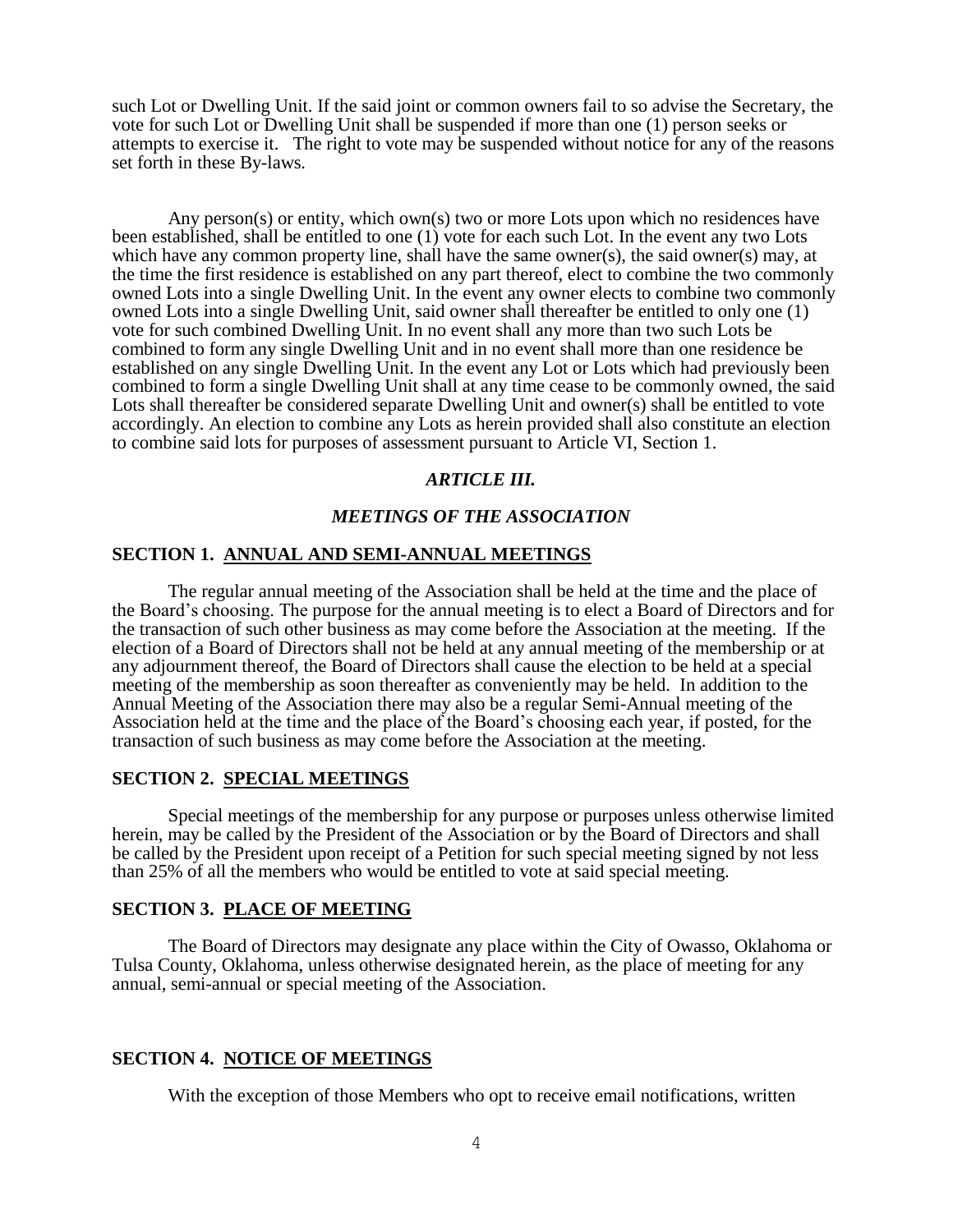notice of each annual, semi-annual and special meeting of members shall be given by, or at the direction of, the Secretary of the Association or any person authorized to call the meeting, by mailing a copy of such notice, postage prepaid, at least 30 days before such meeting, to each Member. The notice shall be mailed to the member's last address appearing on the books of the Association, or any address supplied by such Member to the Association for the purpose of receiving notice. Such notice shall specify the place, date, and time of the meeting and in the event of a special meeting, the purpose of the special meeting.

Members may opt to receive email notifications instead of written notice by filling out an official notification request form from the Secretary of the Association. This form shall be made available to the members at every annual and semi-annual meeting. Email notices of each annual, semi-annual and special meeting of members shall be sent at least 30 days before such meeting to each Member.

## **SECTION 5. CLOSING OF MEMBERSHIP/TRANSFER BOOK**

For the purpose of determining members entitled to notice of and to vote at any meeting of the membership of this Association or any adjournment thereof or in order to make a determination of members for any proper purpose, except as otherwise provided, the Board of Directors of the Association may provide by resolution that the membership transfer book shall be closed for a stated period, which period may not be more than (30) days nor less than (10) days, prior to such meeting. However, in event the Board fails to act in this regard, the membership transfer book shall be closed for the purpose of determining members entitled to notice of, or to vote at a meeting of the membership of the Association at the close of business on the day next preceding the day upon which notice is given or, if notice is waived, at the close of business on the day next preceding the day upon which the meeting is held. When a determination of members entitled to vote at any meeting of the membership of the Association has been made, as provided in this section, such determination shall apply to any adjournment of the meeting unless the Board shall by resolution establish a different stated period.

## **SECTION 6. MEMBERSHIP LIST**

Any person becoming an owner of an interest in any lot or dwelling unit as designated in the Certificate and Deed of Dedication shall, within ten (10) days of the date of acquisition of such interest, furnish to the Secretary of the Association a certified copy of the instrument evidencing such ownership. The Secretary shall maintain a file of all such instruments. From these instruments, the Secretary shall compile and maintain a current and complete list of the owners of any interest in the lots or dwelling units arranged in alphabetical order with the addresses of each interest owner. Such list shall be kept on file at the registered office of the Association and shall be subject to inspection by any Member at any time during usual business hours. Such list shall also be produced and kept open at the time and place of any meeting, and shall be subject to inspection by any Member during the whole time of any such meeting. The original membership transfer book shall be prima facia evidence as to who are members of the Association entitled to examine such lists or membership transfer book, or to vote at any meeting of the membership.

No change in the ownership of any interest in any lot or dwelling unit in The Lakes of Bailey Ranch shall be binding upon this Association until the Secretary of the Association has been furnished a certified copy of the instrument evidencing such change of ownership as set forth in these By-laws.

# **SECTION 7. QUORUM**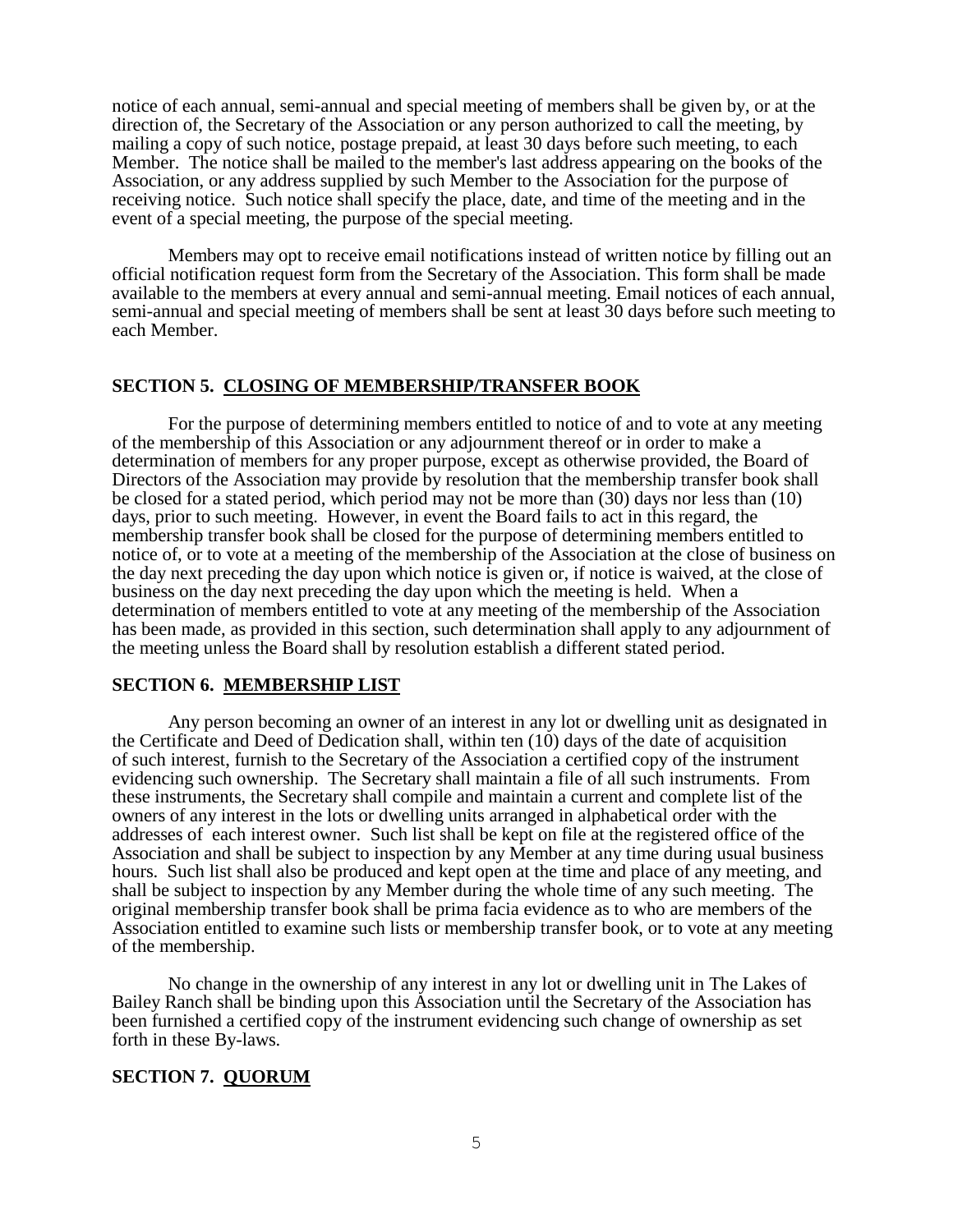Except as otherwise provided in these By-laws, or in the Articles of Incorporation, if Members receive notification (letter or email) 30 days prior to any annual, semi-annual, or special meeting, Members in attendance or attending by proxy will constitute a quorum.

## **SECTION 8. ABSENTEE VOTES**

Except as otherwise limited herein, any member, who would otherwise be entitled to cast a vote at a meeting of the association, may cast a vote on a matter without personally attending the meeting, by filing with the Secretary of the Association prior to such meeting a "Member Absentee Vote". A member may file a Member Absentee Vote and indicate the desired vote on any matter or matters the exact nature of which have previously been identified in writing and which are subsequently brought up for a vote at the meeting. The Member Absentee Vote must be filed with the Secretary no later than two (2) days preceding the meeting. (e.g. Tuesday for Thursday meeting) and must have attached thereto as exhibits, the written statements of the matters to which it applies.

Prior to recording any Member Absentee Vote on any matter brought up for a vote, the Secretary of the Association shall examine the Member Absentee Vote to determine if the written statement of the matter to which it applies is substantially identical to the matter being voted on. In the event the Secretary should conclude that the written statement of the matter to which it applies is not substantially identical to the matter being voted on, the Secretary shall record the Member Absentee Vote as an abstention, otherwise the Secretary shall record the vote as indicated by the member.

For the purpose of allowing absentee votes at the First Meeting of Members of the Association, special instructions will be provided since there would be no official Secretary of the Association.

#### **SECTION 9. VOTING MAJORITY**

Except as otherwise provided herein or in the Certificate and Deed of Dedication or the Articles of Incorporation, the passage of any item properly brought up for vote at any annual, semi-annual or special meeting of the Association at which a quorum is present shall require an affirmative vote of a simple majority of the Members voting.

### **SECTION 10. MULTIPLE OWNERS**

When more than one person or entity holds an interest in any single lot or dwelling unit jointly or in common, all such persons or entities shall be members and entitled to personally cast the vote, however, the vote for such Lot or Dwelling Unit shall be exercised as they, among themselves, shall determine, but in no event shall more than one (1) vote be cast with respect to any such Lot or Dwelling Unit. Vote splitting will not be permitted. If two or more joint or common owners attend any meeting of the Association, the said joint or common owners are responsible for advising the Secretary of the Association, prior to the recording of any vote, which of the said joint or common owners will be exercising the vote for such Lot or Dwelling Unit. If the said joint or common owners fail to so advise the Secretary, the vote for such lot or dwelling unit shall be suspended if more than one (1) person seeks or attempts to exercise it.

## **SECTION 11. METHOD OF VOTING**

Voting at any annual or special meeting shall be by roll call or by written ballot as the President of the Association may prescribe. Any Member may request that any particular matter be voted on by written and/or secret ballot. If such request is made, the President shall prescribe the type of ballot to be used, whether it be a written ballot reflecting the signature of the Member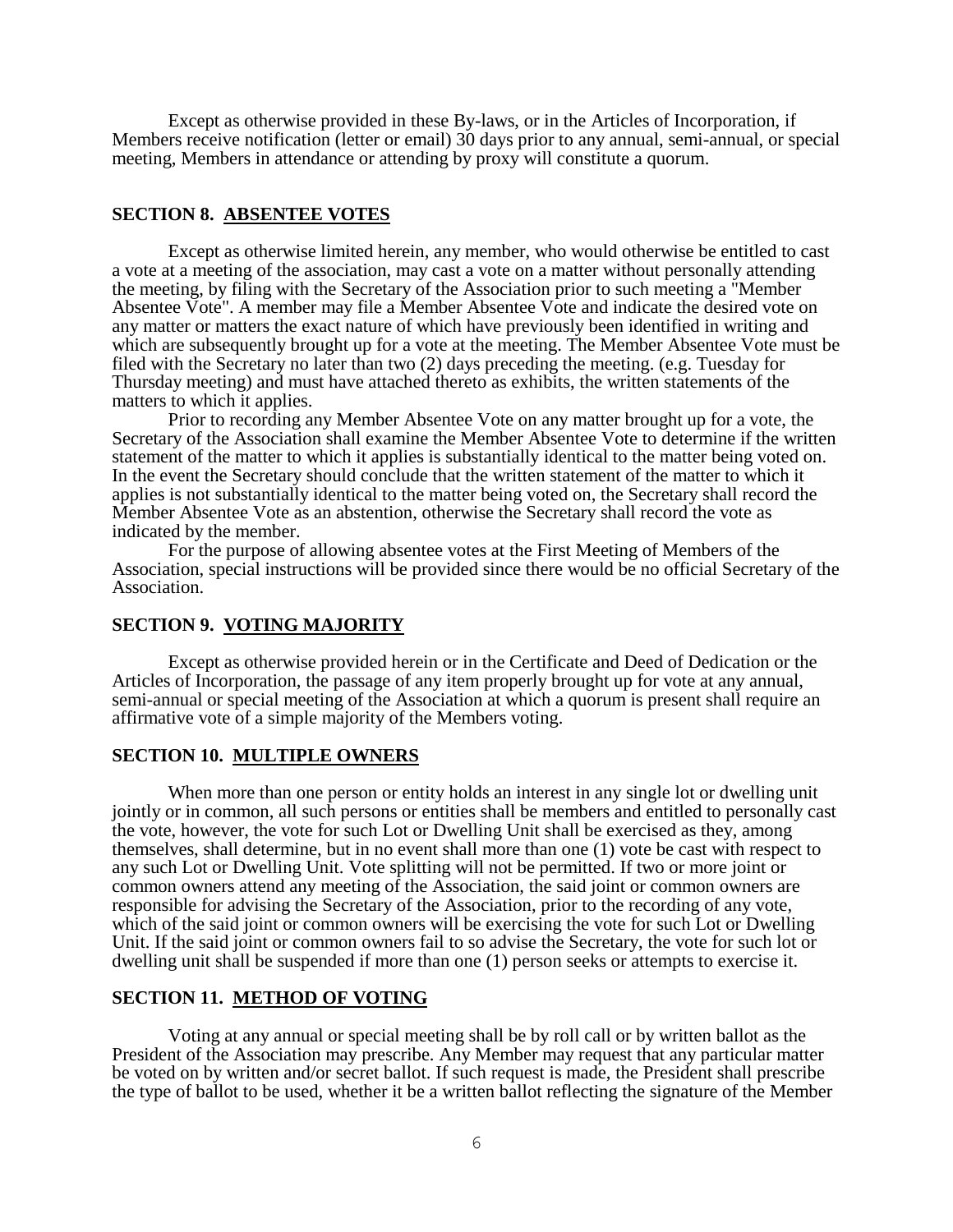casting the ballot or by secret ballot.

## **SECTION 12. VOTING BY CERTAIN MEMBERS**

A membership held in the name of a corporation may be voted by such Officer, agent, or designee either in person, or by an appropriate absentee ballot as the By-laws of such corporation may prescribe, or in the absence of such provision, as the Board of Directors of such corporation may determine.

Membership held by the administrator, executor, guardian, or conservator shall be voted by such administrator, executor, guardian, or conservator either in person, or by an appropriate absentee ballot without a transfer of such membership into his or her name.

Where membership is held in the name of a trust or a trustee, the trustee shall be entitled to vote a membership so held either in person, or by an appropriate absentee ballot without a transfer of such membership into his name.

Membership held by or under the control of a receiver may be voted by such receiver either in person, or by an appropriate absentee ballot without the transfer thereof into his name provided the authority to do so is contained in the appropriate order of the Court in which such receiver was appointed.

Person claiming the right to vote under these paragraphs shall present the appropriate evidence of such right to vote to the Secretary of the Association prior to or at the time of any meeting. But in any event, prior to the casting of such vote.

### **SECTION 13. INFORMAL ACTION BY MEMBERS**

Unless otherwise provided by law, any action required or permitted to be taken at a meeting of the members, may be taken without a meeting, if a consent in writing (letter or email) setting forth with specificity the action so taken shall be signed by at least two-thirds 2/3 the members entitled to vote at a meeting with respect to the subject matter thereof.

### **SECTION 14. ORDER OF BUSINESS**

With the exception of the First Meeting of Members, the order of business at all meetings of the Association shall be as follows:

- **(a)** Roll call;
- **(b)** Proof of notice of meeting (letter or email), or waiver of notice;
- **(c)** Reading of and approval of the minutes from the preceding meeting;
- **(d)** Reports of Officers and/or Board of Directors;
- **(e)** Report of committees;
- **(f)** Election of Directors;
- **(g)** Unfinished business;
- **(h)** New business;
- **(i)** Adjournment.

# *ARTICLE IV.*

## *BOARD OF DIRECTORS*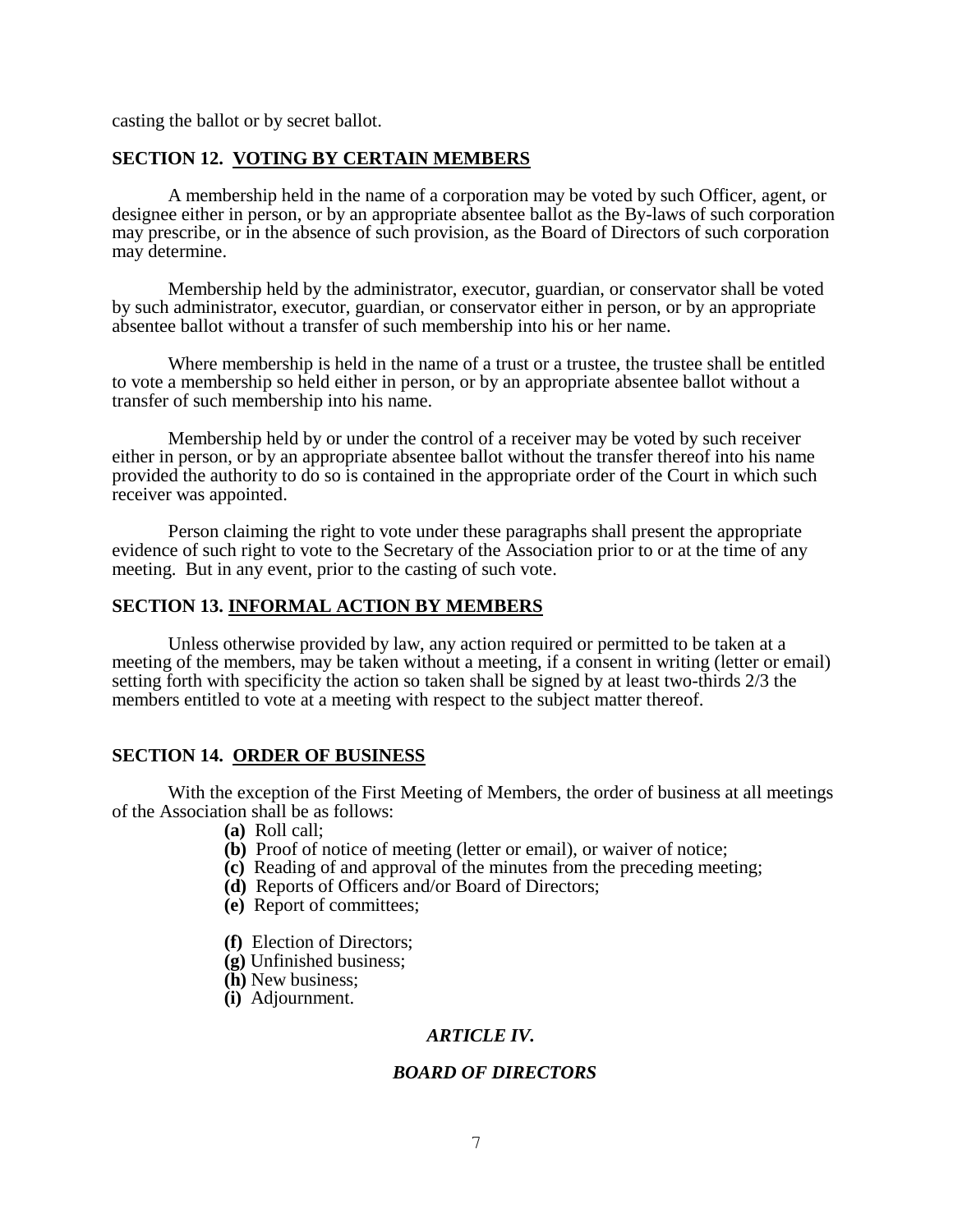### **SECTION 1. NUMBER AND TENURE**

The property and affairs of the Association shall be managed by a Board of Directors. The Board of Directors of the Association shall consist of five individual directorships designated by the numbers one (1) through five (5). The initial Board of Directors shall consist of those persons listed below and such persons shall serve until their successors are elected and qualified. Unless otherwise determined at the first annual meeting of members, the first Board of Directors shall be designated as follows, to wit:

Directorship # 1 ---- Director, Judy Leighton Directorship # 2 ---- Director, Joe Lord Directorship # 3 ---- Director, Don Owen Directorship # 4 ---- Director, Ryan Perkins Directorship # 5 ---- Director, Jason Williams

All duly elected Board of Directors shall be subjected to the following terms:

Directorship #1 ---- 3 year term Directorship #2 ---- 3 year term Directorship #3 ---- 2 year term Directorship #4 ---- 2 year term Directorship #5 ---- 2 year term

At the first Annual Meeting of the Association held pursuant to these By-laws the members shall elect one of its members for each of the five Directorships. Each Director shall, unless they shall resign or be removed as herein provided, serve the entire term of the directorship to which the member was elected, or until their successor is elected and qualified, which ever shall occur last.

# **SECTION 2. QUALIFICATIONS, REMOVAL, VACANCIES**

Directors must be members of the Association. A Director may be removed from the Board with or without reason by a two-thirds (2/3) majority vote of the members voting at any annual, semi-annual or special meeting of the members. The Board of Directors may remove from office any Director who fails to attend three (3) successive regular meetings of the Board. A Director may resign from the Board by written notice and the resignation will be effective on the date the resignation is received by the Board or on a later date as specified by the resigning Director. The death of a Board Member shall immediately cause that position to be vacant. Vacant positions on the Board of Directors will be filled by appointment by the remaining members of the Board and the newly appointed Director will serve the unexpired term of his or her predecessor, subject to the approval of the membership at the next annual, semi-annual or special meeting of the membership.

# **SECTION 3. COMPENSATION**

No Director shall receive compensation for any services he or she may render to the Association. However, any Director may be reimbursed for actual expenses reasonably incurred in the performance of official duties.

#### **SECTION 4. MEETINGS OF THE BOARD**

The annual and semi-annual meetings of the Board of Directors will be held without notice, following the annual and semi-annual meetings of the Association. Regular monthly meetings of the Board of Directors shall be held periodically without notice, at such time and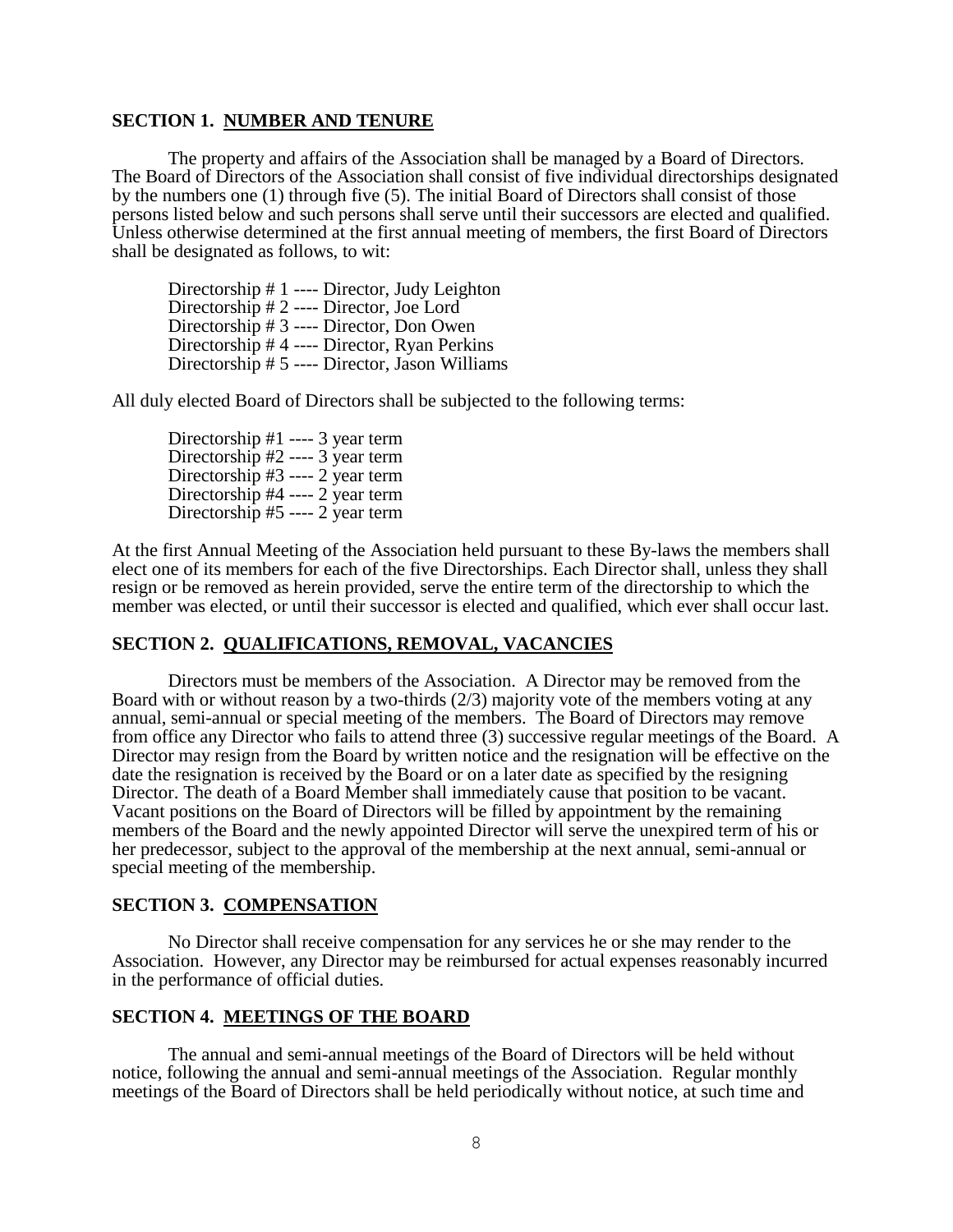places as may be fixed by resolution. Special meetings of the Board shall be held at such time and place fixed by the President or by a majority of the Directors on notice given to each Director at least five (5) days before the meeting.

## **SECTION 5. PRESENCE IN PERSON**

At any annual, semi-annual, special or regular monthly meeting of the Board, except as otherwise provided herein, the presence in person of a majority of the Directors then in office will constitute a quorum, which, once attained, continues until adjournment of that meeting, despite withdrawal of enough Directors to otherwise leave less than a quorum.

## **SECTION 6. ACTION OF THE BOARD**

The Board of Directors may act only as a Board with each Director having one (1) vote. The Board may not act, so long as there is a vacant position on the Board, except to vote for a replacement for that vacancy. The action of a majority of the Directors present at a meeting at which a quorum is present will be the action of the Board. The Board shall have the right to take action by resolution without a meeting by obtaining the written approval (letter or email) of all the Directors. Any action so approved shall be the same effect as though taken at a meeting of the Directors. A copy of each adopted resolution of the Board of Directors, signed by all of the Directors who approved it, shall be filed with the Secretary of the Association.

#### **SECTION 7. NOMINATIONS AND ELECTION OF DIRECTORS**

Nominations for election to the Board of Directors shall be made by an ad hoc Nominating Committee appointed by the president at least 30 days before each annual meeting of the members. The Nominating Committee shall make as many nominations for election to the Board as it wishes, but not less than the number of Directorships to be filled at the next annual meeting of members. A list of the Committee's nominations shall be mailed or emailed to each Member with the notice for the annual meeting of members. In addition to the committees nominations, any member of the association may be nominated for election as a director by any member of the association at an annual meeting, provided, any such nomination is made prior to the commencement of any voting for the election of any director.

Voting by members for elections to the Board of Directors shall be by secret ballot taken during the annual meeting of members. A separate vote shall be taken for each position on the Board to be filled. Each member may cast one vote for each position on the Board to be filled. The member receiving the largest number of votes for a directorship shall be elected to fill the position. If two or more positions on the Board are to be filled at any annual meeting, any member who is nominated but fails to receive sufficient votes to be elected, shall be automatically nominated for each position subsequently filled at such meeting. Cumulative voting is not permitted.

#### **SECTION 8. POWER, AUTHORITY AND DUTIES OF THE BOARD**

The Board of Directors shall have the power, authority and responsibility to:

**(a)** Exercise, for the Association, all powers, duties and authority vested in or delegated to the Board of Directors of the Association.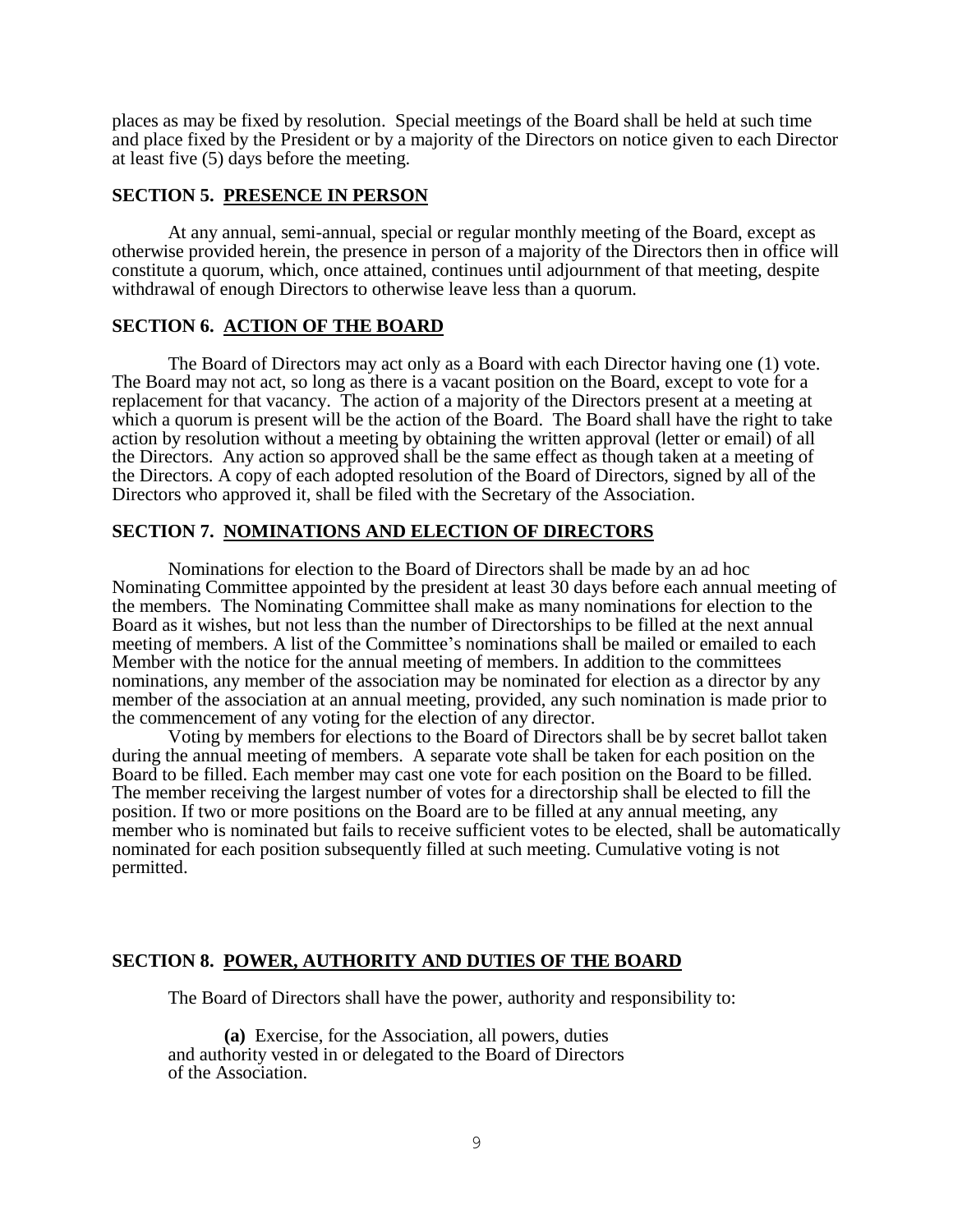**(b)** To uphold and enforce the provisions of the Certificate and Deed of Dedication.

**(c)** To appoint and remove at its pleasure, all officers, agents and employees of the Association. Prescribe their duties and fix their compensation. Require of them such security or fidelity bond, if any, as may be expedient. Allow for the Association to provide the security or fidelity bond. Nothing contained in these By-laws shall be construed to prohibit the employment of any Member of the Association in any capacity thereof.

**(d)** To call special meetings of the members whenever it deems necessary.

**(e)** Suspend the rights of membership of any Members, who, after being given reasonable opportunities to comply, nevertheless, fails or refuses to pay any assessment for more than 30 days or fails or refuses to comply with the By-laws of the Association, the Certificate and Deed of Dedication, or any other duly imposed rules of the Association or fails or refuses to remedy any other breach or noncompliance when requested to do so by the Board of Directors.

**(f)** The Board of Directors shall further have the duty to:

 **(i)** Cause to be kept a complete record of all its acts and corporate affairs and to present a statement thereof to the members, at their request, at meetings of the members.

 **(ii)** Set the date, time, place, and agenda for the annual meeting of members as provided in ARTICLE III.

 **(iii)** Call a special meeting of members within 30 days after receiving a written or emailed request for such meeting as provided in ARTICLE III.

 **(iv)** Supervise all officers, agents and employees of the Association and to see that their duties are properly performed.

 **(v)** Cause to be maintained, repaired, rebuilt and kept in good condition, all of the Common Areas and Facilities. The Board must seek the consent of the Members for any capital project expense exceeding \$30,000.

 **(vi)** Cause to be sent to Members, when deemed necessary, written or emailed notice of assessments, and to collect such assessments and to file liens against members when assessments are not paid or to bring an action at law against the owner or owners personally obligated to pay the same. A resolution to initiate such legal actions shall require the approval of **a majority of the** members of the Board of Directors.

 **(vii)** Issue or cause to be issued, a certificate setting forth whether or not any past due assessments remain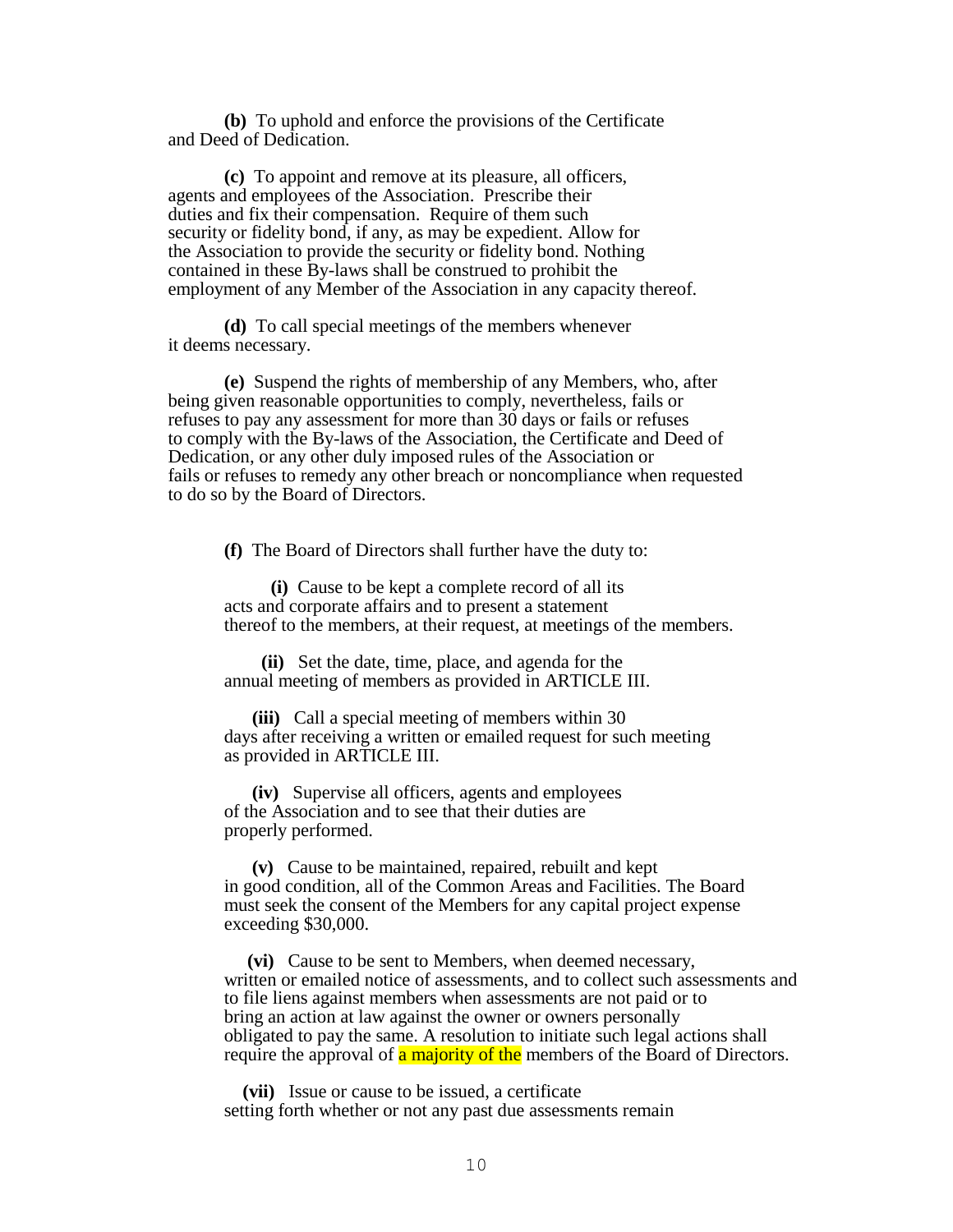currently unpaid by a member.

 **(viii)** Estimate and prepare a projected budget for the next fiscal year for presentation to the members at each annual meeting of members. The budget must be provided (letter or email) to the Members 30 days in advance of the annual meeting.

 **(ix)** Make recommendations regarding the amount of regular monthly assessments to the members at each annual meeting of members.

 **(x)** Designate and supervise special committees as appear necessary from time to time and to appoint such members thereto as the board deems advisable.

 **(xi)** Initiate legal action against any Member or Property Owner who is in violation of the covenants and restrictions of The Lakes of Bailey Ranch or any duly adopted rule or regulation of the association or any property owner who fails or refuses to remedy any other breach or noncompliance when requested to do so by the Board of Directors. A resolution to initiate such legal actions must be approved by a majority of the members of the Association voting at an annual, semi-annual or special meeting at which a quorum is present.

 **(xii)** Enter into contracts within the scope of the powers and duties of the Board as set forth in these by-laws or as implied by law.

 **(xiii)** Obtain or procure such property and/or casualty insurance or such other perils or liability coverage on behalf of the Association, its members, directors, officers, agents, employees or servants as may appear reasonably necessary.

 **(xiv)** Allow association to initiate a penalty of \$25.00 per month for notpayment of HOIA dues.

 **(xv)** Allow association the right to levy fines and other penalties for covenant violations, after formal notification has been made.

## *ARTICLE V.*

#### *OFFICERS*

### **SECTION 1. NUMBER AND TENURE**

The officers of the Association shall be a President, a Vice President, a Secretary, and a Treasurer, and such other officers as the Board of Directors may designate. Each Officer will be elected annually by the Board of Directors at its annual meeting and shall thereafter hold office for one (1) year or until his successor shall be elected and qualified unless such officer shall sooner resign or shall sooner be removed from office as herein provided.

## **SECTION 2. QUALIFICATIONS, REMOVAL AND VACANCIES**

The President, Vice President and Secretary must be elected Directors of the Association.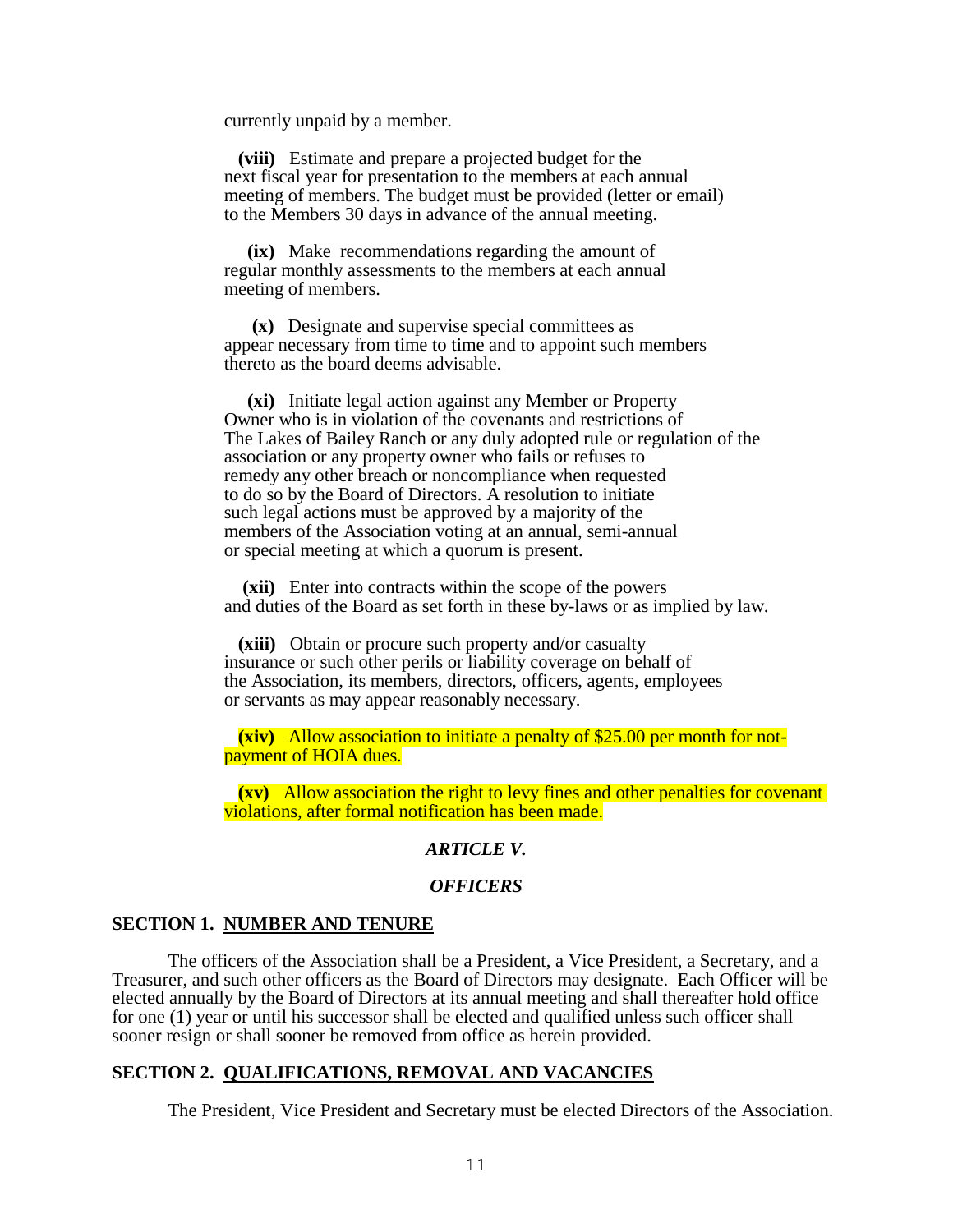The Treasurer may be any person or entity determined by the Board of Directors to be qualified to perform the duties of the office. The Treasurer may be a member of the Association, but membership is not a necessary qualification for the position. Any Officer may be removed at any time with or without cause by the Board. The Board may fill vacancies and newly created offices at any meeting of the Board at which a quorum is present.

# **SECTION 3. COMPENSATION**

The President, Vice President and Secretary will serve without compensation, however any Officer may be reimbursed for actual expenses, reasonably incurred in the performance of his official duties. The Treasurer may be paid such compensation as the Board shall determine to be reasonable. The Board may require that any person or entity elected to the office of Treasurer obtain a satisfactory surety bond. Should the Board require any duly elected Treasurer to obtain a surety bond, the Board shall determine and advise the Treasurer at that time whether the premium for such bond shall be a reimbursable expense of the officer.

## Î **SECTION 4. DUTIES**

The duties of the officers shall be as hereinafter outlined plus such additional duties as may be assigned by the Board of Directors from time to time.

**(a) PRESIDENT** - The President will be the Chief Executive Officer of the Association and will preside at all meetings of the members and of the Board. He or she, when authorized, will execute and deliver documents in the name and on behalf of the Association. The President shall be subject to the control and direction of the Board of Directors and shall supervise and control all of the properties and affairs of the Association. He or she shall in general perform all duties incident to the office of President and such other duties as may be assigned by the Board of Directors.

**(b) VICE PRESIDENT** - The Vice-president shall perform the duties of the President during the absence, disability, inability or refusal to act or in the event of the death of the President. He or she shall have all the powers and be subject to all the restrictions upon the President.

**(c) SECRETARY** - The Secretary shall record the votes and keep the minutes of all meetings and proceedings of the Board and of the meeting of members; keep the corporate seal of the Association and affix it on all papers requiring said seal; serve notice of meetings of the Board and of the members; keep appropriate current records showing the members of the Association together with their addresses and perform such other duties as required by the Board.

**(d) TREASURER** - The Treasurer will have custody of the funds, property and books of account of the Association. He or she will keep strict account of all funds and property received, owned and disbursed by the Association; receive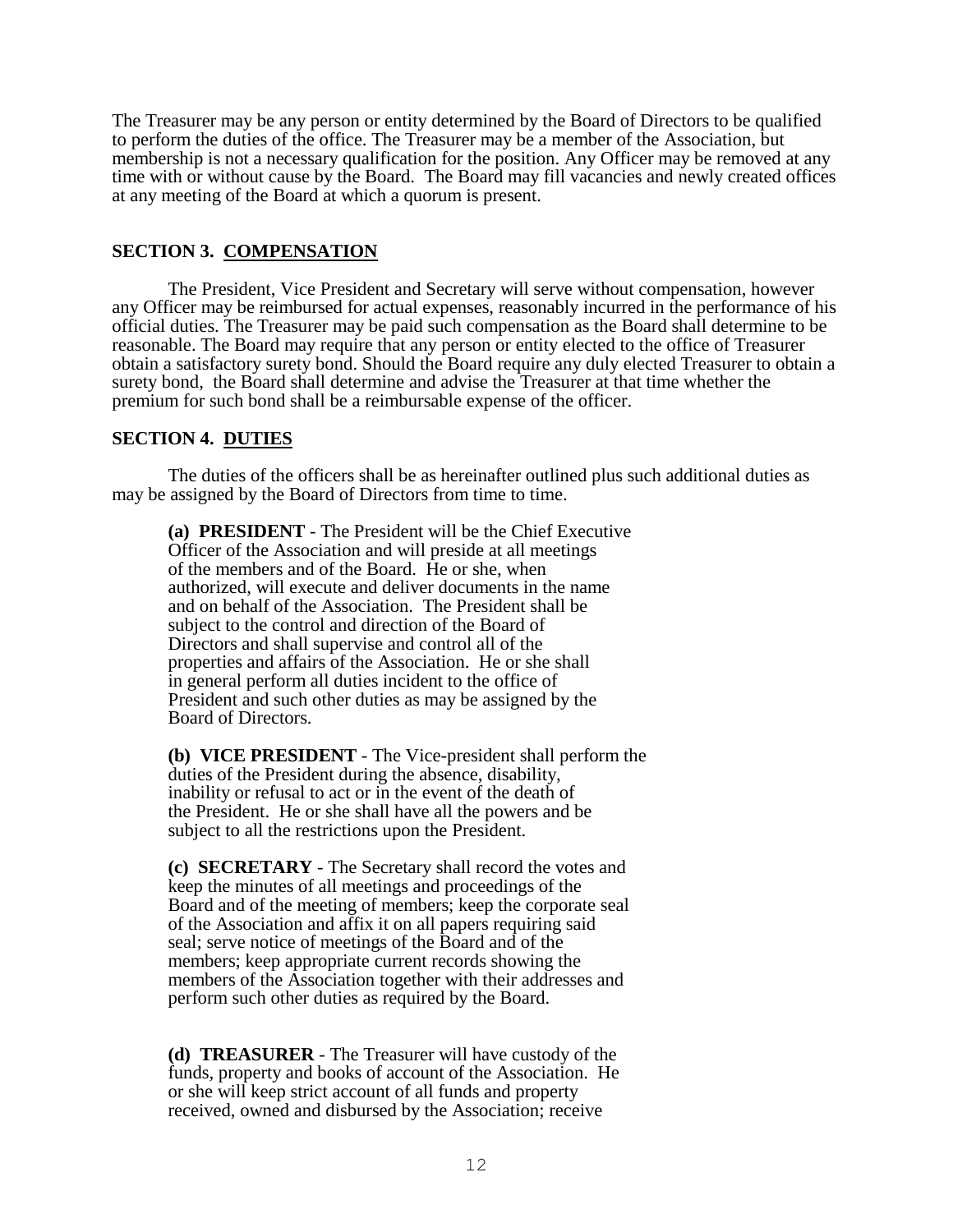and give receipts for moneys due and payable to the Association from any source whatsoever, and deposit all such moneys in the name of the Association in such banks, or other depositories as shall be selected by the Board of Directors. The Treasurer in general will perform such other duties as from time to time may be assigned by the President or by the Board. He or she shall prepare a fiscal year balance sheet and operating statement to be presented to the members at the annual meeting of members. He or she shall also prepare an interim balance sheet to be presented to the members at any special meeting of members. All sums collected by the Treasurer shall be deposited in a depository selected and approved by the Board of Directors. Disbursements of funds shall be approved by the Board of Directors. All checks written exceeding an amount to be established by a unanimous approval of the Board of Directors (originally set at \$1,000.00) shall require signatures by two Officers or Directors. Check signature authorization will be approved by the Board of Directors.

#### *ARTICLE VI.*

#### *FUNDS AND ASSESSMENTS*

#### **SECTION 1. ASSESSMENTS**

All members of The Lakes of Bailey Ranch Association, as specified in the Certificate and Deed of Dedication and these By-Laws, shall be subject to assessments for the cost of maintenance, repairs, and upkeep of the common areas and facilities that are mutual to all property owners. Assessments shall be made on a per "Dwelling Unit" basis. Since all lots in The Lakes of Bailey Ranch are restricted to residential single-family dwellings and may not be subdivided to accommodate two or more separate owners and/or dwellings, each separate "Lot" designated on the recorded plat of The Lakes of Bailey Ranch shall, except as hereinafter provided, be considered a "Dwelling Unit" for purposes of assessment.

There shall be three (3) types of assessments: (a) a Base Assessments; (b) a Residence Assessments; and (c) Special Assessments. The amount of the Base Assessments, the Residence Assessments and any Special Assessments shall be such amounts as are determined from time to time by the members of the association. Unless otherwise determined with regard to a Special Assessment, all assessments will be payable in lump sum or on a monthly basis.

#### **(a) Base Assessments**

The Base Assessment is the assessment which is payable by the Owner or owners of any Lot or Dwelling Unit upon which no Residence has been "established" as such term is hereinafter defined. The Base Assessment is due and payable by the Owner or owners of any Lot or Dwelling unit from the date the instrument creating the Owner or owners interest in such Lot or Dwelling Unit is or could have been filed of record in the Office of the County Clerk of Tulsa County, State of Oklahoma, and until a Residence has been "established" thereon. For the purpose of determining the type of assessment due, a Residence shall be considered "established" upon the earliest to occur of (i) one hundred and eighty (180) days from the date the framing of a residence begins, or (ii) a residence thereon is occupied by the Owner(s) or someone with the Owners' consent. Base Assessments will be invoiced (letter or email) after the first meeting that annual dues are established for the whole of that calendar year. Subsequent annual dues shall be billed each January with the notification of the February meeting. Payments are due within 30 days.

#### **(b) Residence Assessment**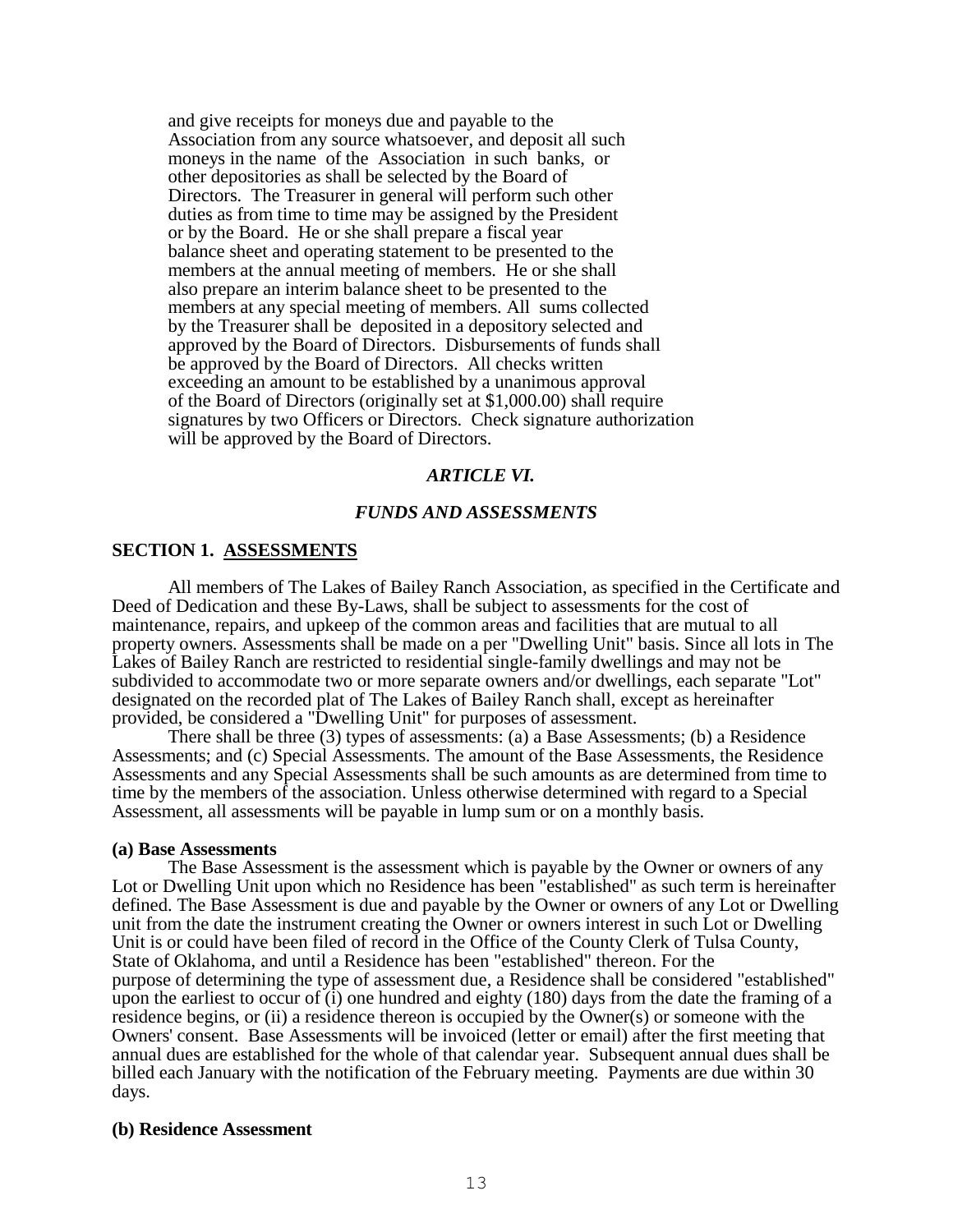The Residence Assessment is the assessment which is payable by the Owner or owners of any Lot or Dwelling Unit upon which a residence has been "established". The Residence Assessment is due and payable by the owner or owners of any lot or dwelling unit from the date the instrument creating the owner or owners interest in such lot or dwelling unit is or could have been filed of record in the Office of the County Clerk of Tulsa County, State of Oklahoma. Once a residence has been established upon any lot or dwelling unit or any part thereof, the said lot or dwelling unit shall forever be subject to the Residence Assessment.

Notwithstanding any of the above, any person(s) or entity, which own(s) two or more lots which are subject to the Base Assessment, shall be responsible for the payment of the Base Assessments for each such lot or dwelling unit until such time as a residence is established thereon. In the event any two lots or dwelling units which have any common property line, shall have the same Owner(s), the said Owner(s) may, at the time the first Residence is established on any part thereof, elect to combine the two commonly owned lots into a single Dwelling Unit for purposes of the Residence Assessments. In no event shall any more than two such lots be combined to form any single Dwelling Unit and in no event may more than one Residence be established on any single Dwelling Unit. In the event any lot or lots which had previously been combined to form a single Dwelling Unit shall at any time cease to be commonly owned, the said lots shall each thereafter be considered a separate Dwelling Unit and Owner(s) shall be subject to assessment accordingly. An election to combine any lots to form a single Dwelling Unit as herein provided, shall also constitute an election to combine said lots for purposes of voting rights pursuant to Article II, Section 2. Payments are due within 30 days.

#### **(c) Special Assessments**

The Special Assessment is any assessment which is approved by the membership which is not routinely or regularly payable by the members. A Special Assessment may be approved by the membership for any lawful purpose that is consistent with the Deed of Dedication, the Articles of Incorporation, and these By-laws. Although Special Assessments are not intended to be routinely or regularly payable by the members, nothing herein contained shall prevent the membership from approving a special assessment and providing for periodic payment thereof. Payments are due within 30 days.

## *ARTICLE VII.*

## *ARCHITECTURAL CONTROL COMMITTEE*

#### **SECTION 1. DUTIES**

The Architectural Control Committee shall consist of three members elected at the annual meeting or any special meeting called for that purpose. The Architectural Control Committee shall perform the duties as specified in the Certificate and Deed of Dedication and such other duties as shall from time to time be determined by the Board of Directors.

The Architectural Control Committee shall visit construction sites within The Lakes of Bailey Ranch at such intervals as shall be specified by the Board of Directors to assure compliance with the Deed of Dedication, the Restrictive Covenants contained therein, and any prior conditions or specifications set forth by the Architectural Control Committee.

## *ARTICLE VIII.*

#### *BOOKS AND RECORDS*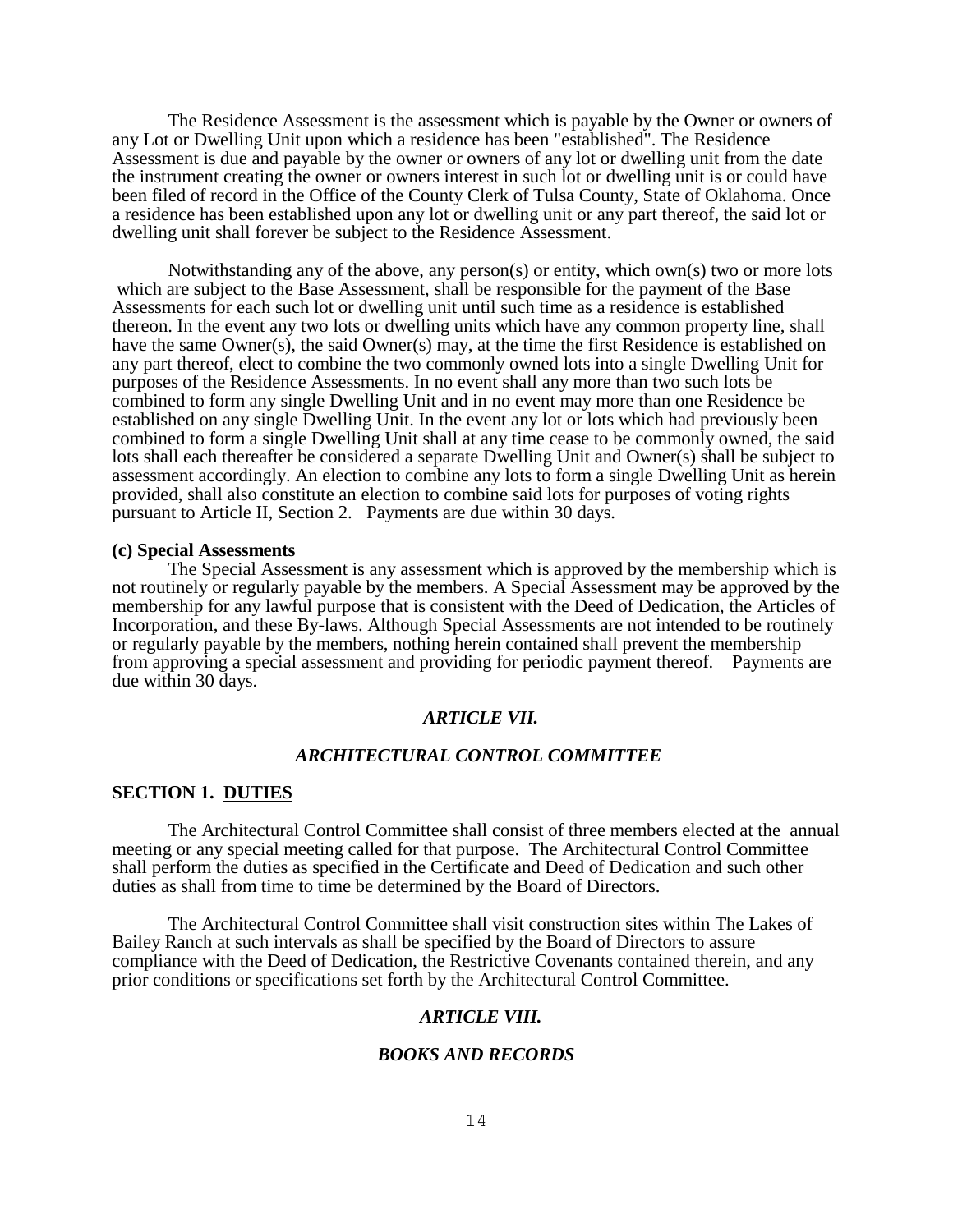## **SECTION 1. INSPECTION AND COPIES**

The books, records, and papers of the Association shall be available for inspection by any member of the Association at all reasonable times. Members may purchase copies of Association books, records and papers at a reasonable cost.

# *ARTICLE IX.*

#### *AMENDMENTS*

# **SECTION 1. AMENDMENT OF BY-LAWS**

Amendments to these By-Laws shall be authorized only upon a vote of the members of the association at an annual, semi-annual or special meeting of Members. Any amendments to these By-Laws must be approved by at least two-thirds  $(2/3)$  of the quorum established at the meeting.

## *ARTICLE X.*

#### *INDEMNITY*

### **SECTION 1. INDEMNIFICATION BY ASSOCIATION**

Except as otherwise provided by law, the Association, and not the members individually will defend, indemnify and save harmless each Member, Director, Officer and Committee Member of the Association, and their heirs, legal representatives, and assigns against expenses and liabilities reasonably incurred in connection with any claims, actions, suits, or proceedings involving official business and/or delegated duties of the Association in which the Member, Director, Officer or Committee Member is involved or made a party to by reason of being or having been such, except in relation to matters as to which the indemnitee shall be adjudged to have breached a duty of loyalty to the corporation, or is adjudged liable of gross negligence or willful misconduct in the performance of their duty to the Association.

#### *ARTICLE XI.*

#### *GENERAL PROVISIONS*

### **SECTION 1. FISCAL YEAR**

The fiscal year shall begin on the first day of January and end on the last day of December of each year, except that the first fiscal year will begin on the date of incorporation.

## **SECTION 2. WILDLIFE AND NATURAL RESOURCES**

It shall be the general policy of the Members, Directors and Officers of the Association to protect, preserve and enhance the native wildlife and the natural features of The Lakes of Bailey Ranch Addition except to the extent that such wildlife or natural features may become unreasonably detrimental to the health, safety and welfare of the members or to the public.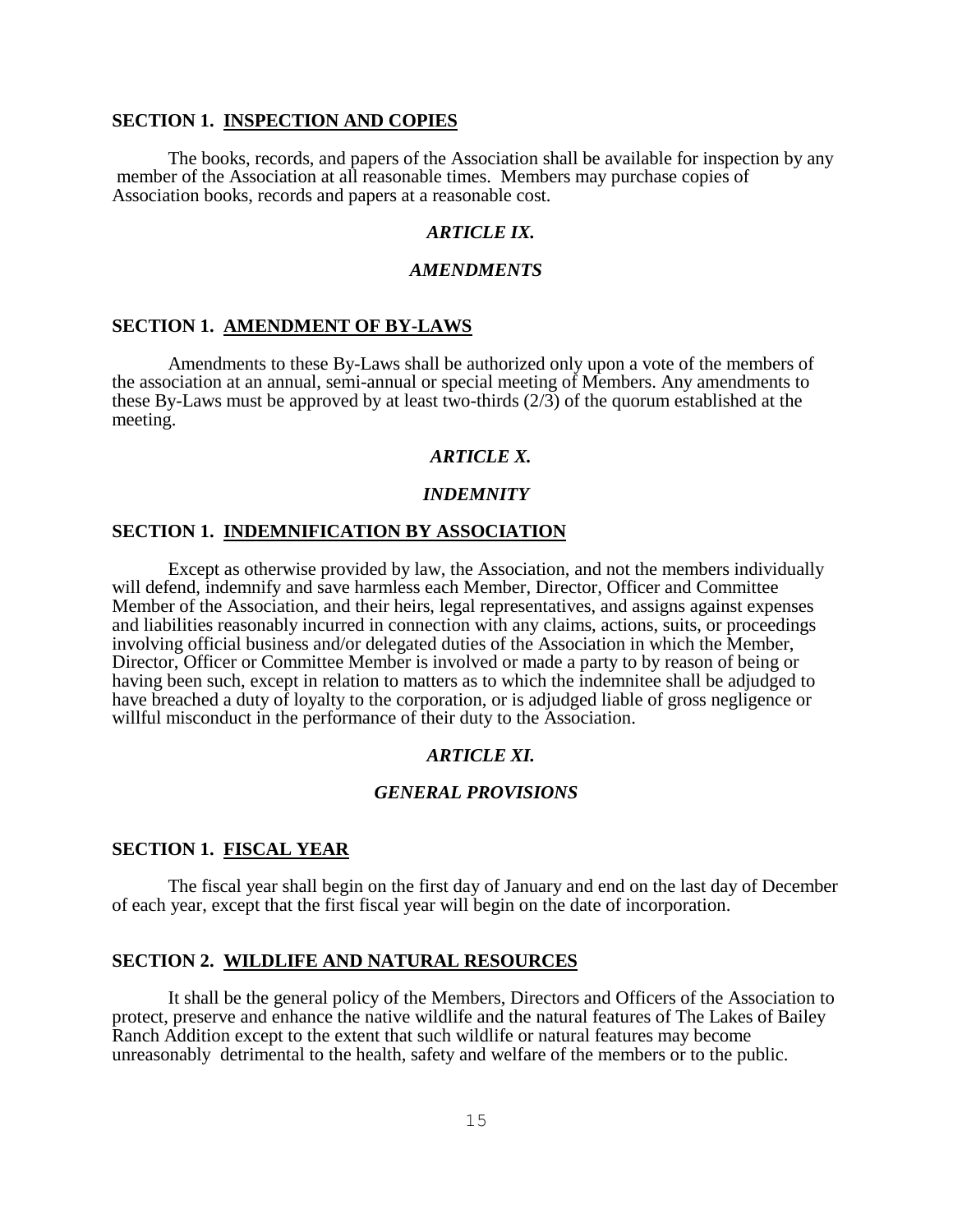## **SECTION 3. EXEMPT ACTIVITIES AND PROHIBITED TRANSACTIONS**

No Member, Director, Officer or Committee Member of the Association shall take any action or carry on any activity, or exercise any corporate power, by or on behalf of the Association, which is not in furtherance of its tax exempt purposes and permitted to be taken, carried, or exercised, by an organization exempt under Section 5.01 (c) (3) of the Internal Revenue Code and its regulations as they now or hereinafter exist.

# **SECTION 4. INTERESTED PARTIES**

No transaction of the Association will be effected because a Member, Director, Officer, or Committee Member of the Association is interested in the transaction as long as such transactions are conducted at arms length and in good faith, and are not in violation of proscriptions in the Certificate and Deed of Dedication, the Articles of Incorporation or these By-laws. Such interested parties will be counted for quorum purposes but shall not vote when the Association considers the transaction. Any such interested person will not be liable to the Association, for the persons profits on or the Associations losses from the transaction.

## **SECTION 5. IN CASE OF CONFLICT**

In the case of any actual conflict between the provisions of the Articles of Incorporation and these By-laws, the Articles of Incorporation shall control, and in the case of any actual conflict between the provisions of the Certificate and Deed of Dedication applicable to The Lakes of Bailey Ranch and these By-laws, the Certificate and Deed of Dedication shall control.

## **SECTION 6. SAVING CLAUSE**

The invalidity of any one or more of the phrases, clauses, sentences, paragraphs, sections or amendments hereof shall not affect validity of any of the remaining portions of these By-laws.

## **SECTION 7. GENDER**

Whenever used herein, the singular shall be construed to mean the plural, when applicable and the necessary grammatical changes required herein to make provisions hereof apply either to corporations or individuals, men or women, shall in all instances be assumed as though fully expressed in each instance.

# **SECTION 8. GOOD FAITH COMPLIANCE**

These By-laws have been prepared, are hereby adopted, in good faith, intending to comply with all applicable laws and regulations of the United States and the State of Oklahoma, including, without limitation and only by way of illustration the Oklahoma laws applicable to non-profit corporations in the U.S. Internal Revenue Code, as well as the regulations of various Federal agencies.

## **SECTION 9. HOLDER OF MORTGAGE ENTITLED TO WRITTEN NOTIFICATION FROM ASSOCIATION OF DEFAULT BY MORTGAGOR**

The holder of any recorded first mortgage on any lot or dwelling unit or residence in The Lakes of Bailey Ranch is entitled to written notification from the Association of any default by